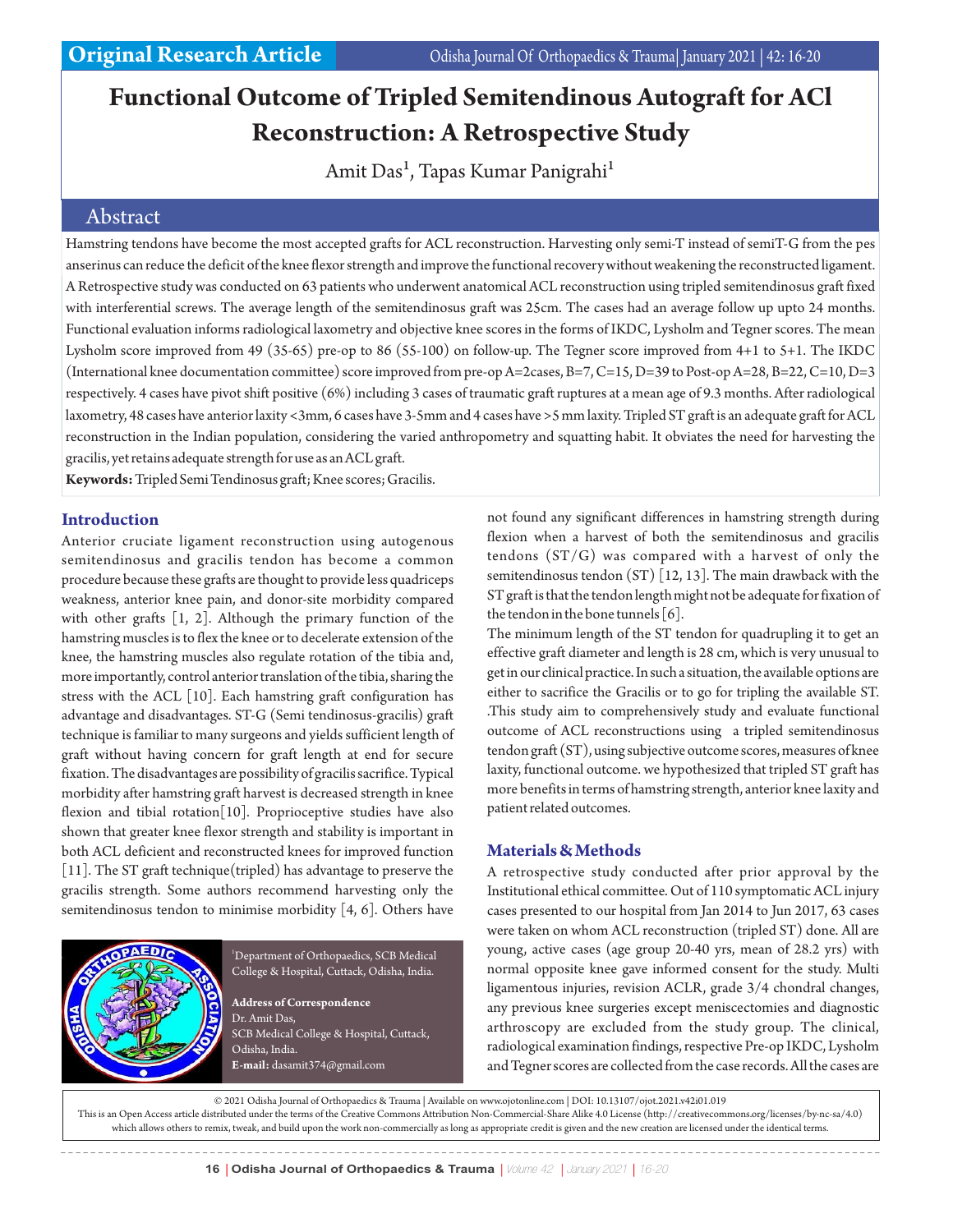

**Figure 3 :** Interferential screw fixation on both side

operated after minimum of 3 week of injury, by a single operating surgeon. The surgical procedure is anatomical ACLR by tripled ST (Figure 2), fixed by Interferential screws at both the ends(Figure 3). A strict, uniform post ACLR rehabilitation protocol followed for all the cases. Patients are allowed for unrestricted sporting activity after minimum of 80% of hamstring and quadriceps power regained compared to opposite limb. From the OT notes, the intra op ST length and the graft diameter after preparation was collected. Cases were followed up for functional evaluation upto 24 months(Table - 2). 9 cases lost to follow up. Follow up examination done by single examiner. Physical examination includes assessing ROM of both (affected and healthy) knee joints by goniometer, physical tests like anterior drawer, lachman and pivot shift tests. Radiological laxometry was done to document the antero-posterior laxity. All the patients completed the questionnaires to determine the respective IKDC, Lysholm and Tegner outcome scores.

The collected data were processed with SPSS software. To analyse normally distributed categorical variables Chi square test was performed. To analyse normally distributed quantitative variables it has been performed the parametric t-Student test. For the nonparametric test it was used the Mann-Whitney U-test. Differences were considered significant if p-value was < 0.05.

| <b>Anterior laxity</b>  | Pre-op (no. cases) | Post -op (no. of cases) |  |  |
|-------------------------|--------------------|-------------------------|--|--|
| $<$ 3 mm                | 5                  | 51                      |  |  |
| 3mm-5mm                 | 34                 | 8                       |  |  |
| >5mm                    | 24                 | $\overline{4}$          |  |  |
| <b>IKDC</b>             | Pre-op             | Post-op                 |  |  |
| A(normal)               | $\mathfrak{p}$     | 28                      |  |  |
| <b>B(Nearly normal)</b> | 7                  | 22                      |  |  |
| C(abnormal)             | 15                 | 10                      |  |  |
| D(Severely<br>Abnormal) | 39                 | 3                       |  |  |
|                         | Pre-op             | Post-op                 |  |  |
| <b>Lysholm score</b>    | 49(35-65)          | 86(55-100)              |  |  |
|                         | Pre-op             | Post-op                 |  |  |
| Tegner score            | 4 <sub>1</sub>     | 5±1                     |  |  |

**Table 1:** Results of our study taking into account subjective assessment in form of radiological laxometry and objective scores in form of Lysholm,tegner and IKDC scores.

#### **Results**

Sixty-three patients (38 male and 22 females) were available for the detailed examination at an average of 3.4yrs follow-up. Of 63 cases, 51 (79%) had recreational sporting activity, and the rest 12 cases had some level of professional sports activities. The intra op ST length was avg 25 cm (22-31cm). The average diameter of the tripled ST graft after preparation was 7.5 mm proximal and 8 mm distal. All the patients had a good active and passive range of motion, except 7 cases(11%), of which four cases had FFD<5° (fixed flexion deformity) and 3 cases had terminal restriction of flexion movement compared to opposite limb. At follow up four cases had pivot shift positive (6%) including 3 cases of traumatic graft ruptures. After radiological laxometry (Table-1), 51 cases have anterior laxity <3 mm, 8 have 3-5 mm and 4 cases have >5 mm laxity. The mean Lysholm score after minimum of 2 yr post ACLR, improved from 49 (35-65) pre op to 86 (55-100) on follow up. The Tegner activity score improved from 4±1 to 5±1. The IKDC score (Table-1) improved from pre op A=2, B=7, C=15, D=39 to A=28, B=22, C=10, D=3. Chi square analysis shows statistical significance (P value<0.05)

Out of 2 cases showing features of infection, one required arthroscopic irrigation along with aggressive medical treatment. The other one diagnosed as a case of post-op sterile reactive effusion. Both the cases improved by 3 weeks post-op. Two instances of inadvertent intra articular IF screw extension encountered which was managed by readjustment again. Three cases landed up with graft rupture following re-injury after a mean age of 9.3 months. Graft site anaesthesia incidence improved from 9 cases immediate post-op to 3 cases at present follow up.

#### **Discussion**

our study shows that harvesting tripled hamstring with adequate length and size having good functional and clinical outcome. The decision to har vest semitendinosus-gracilis or tripled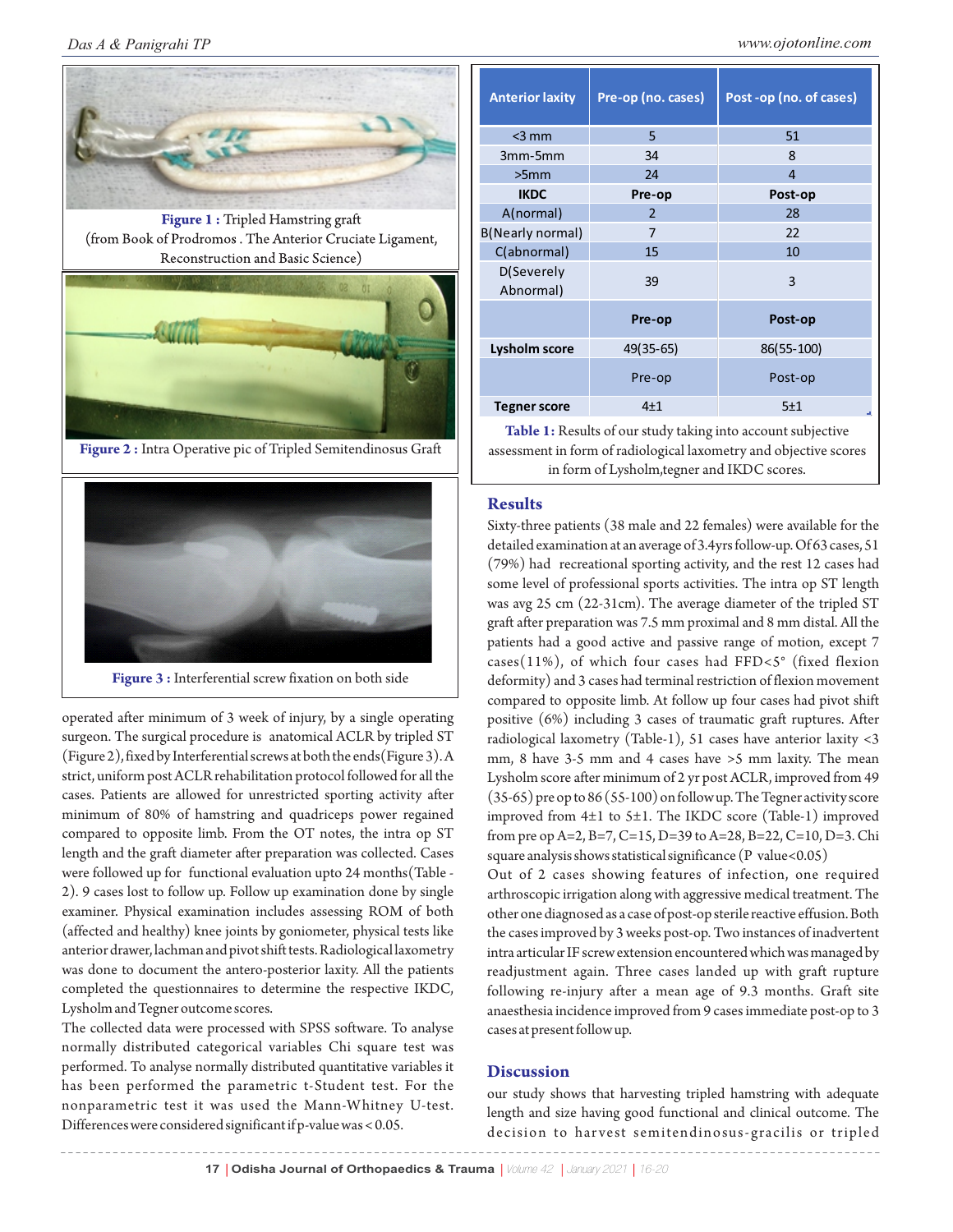semitendinosus graft include consideration of issues other than range of knee rotation and harvest-related morbidity such as hamstring strength. Prodromos [3] has listed some concerns relevant to the decisions a surgeon has to make regarding the hamstring graft construct, specifically, graft length in the tunnels, preferred fixation method, the need for gracilis harvest or not and graft strength. Gobbi [4] in 2010 have proposed that a semitendinosus tendon length of at least 28 cm is required to have enough graft length in the tunnels to do a four-strand semitendinosus ACL reconstruction. He also suggested avoiding removal of gracilis whenever possible due to associated morbidities. Prodoms [3] in 2007 found out hamstring graft strengths according to Noyes study, the ST being 70% strength of natural ACL, Gracilis 49%, whereas the 4 ST graft would be 280%, a 2ST+2Gr would be 238% and a 3ST graft would be 210%.

In our study we did not harvest gracilis which in many studies [7, 8, 9] shown loss of flexion strength in higher flexion angles. The weakness seen when the gracilis is used for graft in addition to the semitendinosus could be explained by functional and anatomic features of the gracilis. The gracilis muscle is crucial for maintaining the normal biomechanics of the knee joint. Viola et al [5] reported that the harvest of gracilis muscle tendons may also cause internal tibial rotation weakness since this muscle is not only primary knee flexor but also primary tibial internal rotator. Therefore, a gracilis tendon harvest can impair the ''screw home'' mechanism occurring at the end of knee extension. Screw-home mechanism impairment could explain decreases in knee flexion strength in the gracilis graft group. Naskamura et al 2002 [15] showed that removing gracilis for the composite graft results in a significant loss of deep flexion strength and internal rotation torque weakness.

Interestingly, in our study the average length of ST is 25 cm, which relatively smaller than the required for getting an effective 4ST graft. This variation may be because of anthropometric variations like short stature compared to western counterparts. Grehen Treme et al (Am. J. of Sports Med. 2008) have also found a correlation between the height of the person with the length of the ST graft. It is difficult to compare the existing studies about various hamstring graft combinations because of different surgical procedures and rehabilitation protocols. Prodromos et al. [3] suggested that screw type (endo button/tibial screw), surgical procedure (number of the loops or aggressively pre-tensioned grafts), and aggressive postoperative rehabilitation can cause laxity.

Tashiro et al [6] in their research demonstrated that harvest of the hamstring tendons impairs knee flexion strength at higher flexion angles. However, it is also true that a satisfactory result was obtained in most of these patients. This could be because the function of the hamstring's function is more critical at extended or slightly flexed knee positions [5], and forceful contraction at higher flexion angles is rarely required, with notable exceptions for specific actions in several athletic activities. Therefore, considering the advantages and disadvantages of the hamstring tendon graft method and other reconstruction methods, we believe choosing the best procedure for ACL reconstruction in athletes may depend on the types of athletic activity in which they participate.

Lipscomb et al [19] revealed that overall hamstring performance concerning to knee flexion was not affected when the semitendinosus alone, or when both semitendinosus and gracilis were used to reconstruct the anterior cruciate ligament. Hamstring and quadriceps strength of each patient's normal and reconstructed knee

| <b>Authors</b>   | Year | <b>Study Design</b>                                    | Cohort     | <b>Type of graft</b>                             | <b>Clinical evaluation</b>                                        | Difference in Strength recov                                                                       |
|------------------|------|--------------------------------------------------------|------------|--------------------------------------------------|-------------------------------------------------------------------|----------------------------------------------------------------------------------------------------|
| Ardern et al.    | 2010 | Retrospective coho<br>study, level 3                   | 50         | 4STvs 2GST                                       | No difference in clinic<br>evaluation                             | No differences                                                                                     |
| Yosmaoglu et al. | 2011 | Prospective chort,<br>level 2                          | 46         | ST <sub>vs</sub> GST                             | No in side-to-side<br>difference in anterio<br>tibial translation | Higher side-to-side difference<br>knee flexor torque in GST at 6                                   |
| Barenius et al.  | 2013 | Retrospective coho<br>study, level 3                   | 20         | 4STvs 2GST                                       | No difference in stabil<br>and CO                                 | No differences                                                                                     |
| Inagaki et al.   | 2013 | Prospective chort,<br>level 2                          | 120        | Double-Bundle<br>technique:<br>4STvs 2GST        | No difference in CO al<br>subjective score                        | No differences                                                                                     |
| Kentel et al.    | 2015 | Retrospective coho<br>study, level 3                   | 60         | 2STvs GSTvs Contro<br>Group                      | Not assessed                                                      | No strength differences. Influe<br>of gracilis harvest in the dee<br>internal shin-rotation torque |
| Sharma et al.    | 2016 | Systematic Review<br>level I-III studies.<br>level III | 12 studies | ST-harvests GST-<br>harvest (Various<br>folding) | No difference in stabil<br>and CO                                 | Active knee flexion loss, Redu<br>strength at 60°/s in GST grou                                    |

**Table 2:** Results of the literature concerning the muscle strength in hamstring graft selection. ST, semitendinosus; GST, gracilis + semitendinosus; 2, double; 3, tripled; 4, quadrupled; CO, clinical outcomes; °/s , degree per second; RCT, randomized controlled trial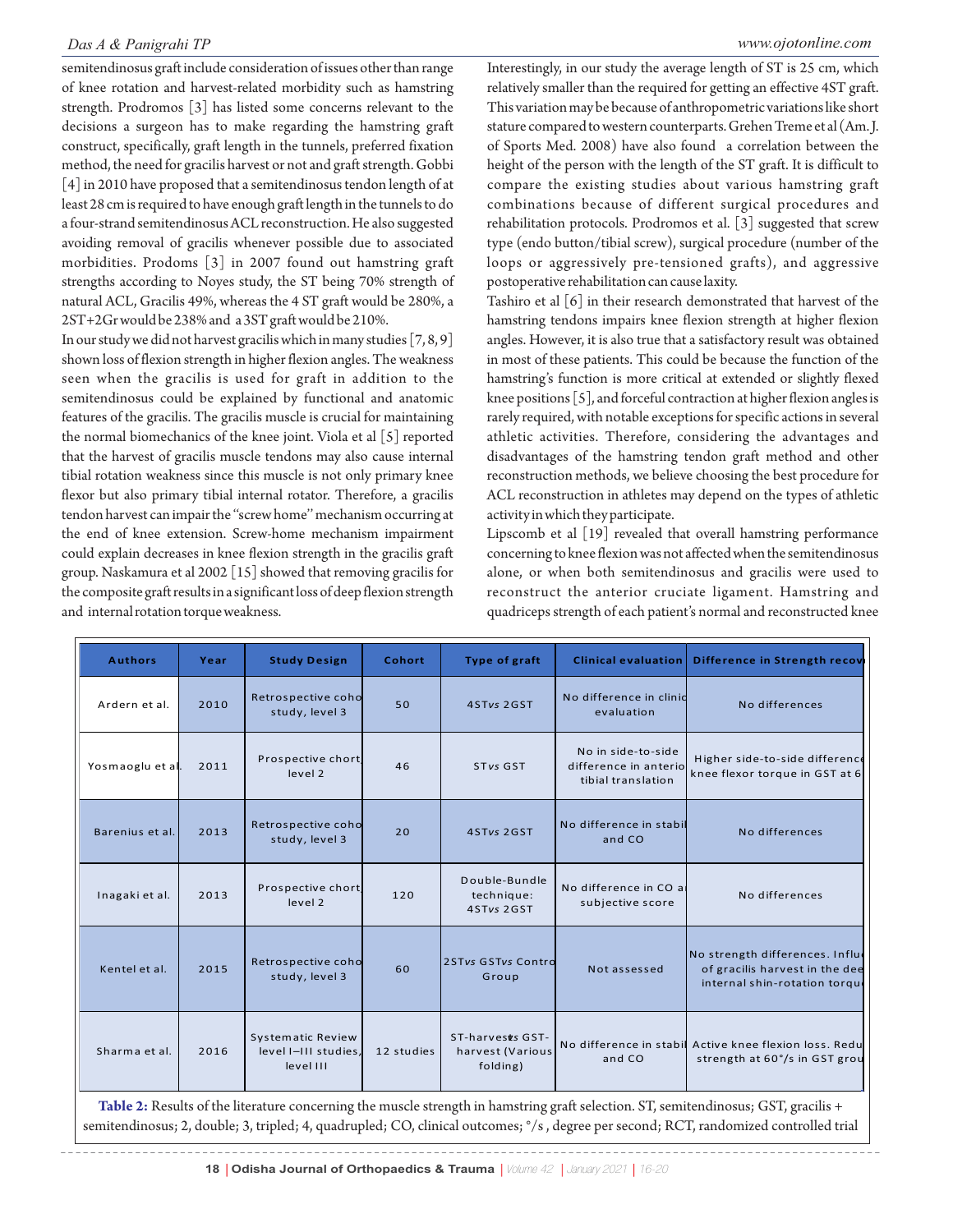was evaluated using a Cybex machine. This machine is an isokinetic dynamometer equiped with a pen recorder that provides a continuous printout of torque (in foot-pounds) developed throughout the range of motion of the joint being tested. Yosmaoglu [20] suggested that additional harvest of gracilis did not influence lower extremity motor control, quadriceps muscle torque, and anterior tibial translation; however, it affected knee flexion isokinetic torque negatively at low angular velocity. This finding could be important for functional activity or sports with high demands on hamstring muscle strength.

The non-traumatic laxity in form of positive pivot shift test in ours is 1% compared to 4% in studies by Williams et al [21]. This low incidence can be explained by the fact that, we have adopted nonisometric placement of femoral tunnel, contrary to isometric placement in other studies. Strengthening the knee flexors (specifically the hamstrings),eccentrically and concentrically, is therefore crucial in rehabilitation programs for at least the 12 months following surgery.

Our study has some limitations. This is a retrospective study with a small duration of follow up. We do not have our own group of composite graft ACLR for comparison. There is no biomechanical testing of tripled hamstring graft done. A comparative study with four- stranded graft in essential. No attempt was made to assess the knee internal rotation performance. A Randomized Control Trial is the best method to confirm this hypothesis. Rehabilitation protocol for athletes and non -athletes should have been assessed .

#### **Conclusion**

Although, strength-wise, 4ST/2ST+2G grafts are the best, but considering the varied anthropometric characteristics of Indian populations, frequent habit of squatting, requiring high internal torque in sports, tripled hamstring(Semi-tendinosus) graft can be used as an effective hamstring graft construct in ACL reconstruction. The functional knee scores were significantly increased at the time of follow-up after harvesting tripled hamstring graft. Moreover, saving the gracilis tendon is sometimes associated with a minor deficit of strength in flexion.

## References

- *1. Feller JA, Webster KE (2003):A randomised comparison of patellar tendon and hamstring tendon anterior cruciate ligament reconstruction. Am J Sports Med 31:564–573*
- *2. Freedman K, D'Amato M, Nedeff D, Kaz Ari, Bach B (2003) Arthroscopic anterior cruciate ligament reconstruction: a metaanalysis comparing patellar tendon and hamstring tendon autografts. Am J Sports Med 31:2–11*
- *3. Prodromos C (2007) The anterior cruciate ligament reconstruction and basic science. 2ST/2Gr, 4ST, and 3ST/2Gr techniques: deciding which hamstring configuration to use. Saunders, pp 110–114 .*
- *4. Gobbi A (2010) Single versus double hamstring tendon harvest for ACL reconstruction. Sports Med Arthrosc 18(1):15–19*
- *5. Viola RW, Sterett WI, Newfield D, Steadman JR, Torry MR (2000) Internal and external tibial rotation strength after anterior cruciate ligament reconstruction using ipsilateral semitendinosus and gracilis tendon autografts. Am J Sports Med 28:552–555*
- *6. Tashiro T, Kurosawa H, Kawakami A, Hikita A, Fukui N (2003) Influence of medial hamstring tendon harvest on knee flexor strength after anterior cruciate ligament reconstruction. A detailed evaluation with comparison of single-and double-tendon harvest. Am J Sports Med 31(4):522–529*
- *7. Aune A, Holm I, Risberg MA, Jensen HK, Steen H (2001) Fourstrand hamstring tendon autograft compared with patellar tendonbone autograft for anterior cruciate ligament reconstruction: a randomised study with two-year follow-up. Am J Sports Med 29:722–728*
- *8. Bizzini M, Gorelick M, Munzinger U, Drobny T (2006) Joint laxity and isokinetic thigh muscle strength characteristics after anterior cruciate ligament reconstruction: bone patellar tendon bone versus quadrupled hamstring autografts. Clin J Sport Med 16:4–9*
- *9. Feller JA, Webster KE (2003) A randomised comparison of patellar tendon and*

*hamstring tendon anterior cruciate ligament reconstruction. Am J Sports Med 31:564–573*

- *10. More RC, Karras BT, Neiman R, Fritschy D, Woo SL-Y, Daniel DM. Hamstrings - an anterior cruciate ligament protagonist: an in vitro study. AmJ Sports Med 1993;21:231±237*
- *11. BeardDJ,KyberdPJ,FergussonCM,DoddCA.Proprioceptionafter ruptureoftheanteriorcruciateligament.JBoneJointSurg 1993; 75B: 311±315*
- *12. Ardern CL, Webster KE, Taylor NF, Feller JA (2010) Hamstring strength recovery after hamstring tendon harvest for anterior cruciate lig10)ament reconstruction: a comparison between graft types. Arthroscopy 26(4):462–469 11.*
- *13. Segawa H, Omori G, Koga Y, Kameo T, Iida S, Tanaka M (2002) Rotational muscle strength of the limb after anterior cruciate ligament reconstruction using semitendinosus and gracilis tendon. Arthroscopy 18(2):177–182*
- *14. Nakamura N, Horibe S, Sasaki S, Kitaguchi T, Tagami M, Mitsuoka T, Toritsuka Y, Hamada M, Shino K (2002) Evaluation of active knee flexion and hamstring strength after anterior cruciate ligament reconstruction using hamstring tendons. Arthroscopy 18(6):598–602*
- *15. Nakamura N, Horibe S, Sasaki S et al: Evaluation of active knee flexion and hamstring strength after anterior cruciate ligament reconstruction using hamstring tendons. Arthroscopy, 2002; 18(6): 598–602*
- *16. Coombs R, Cochrane T. Knee Flexor Strength Following Anterior Cruciate Ligament Reconstruction with the Semitendinosus and Gracilis Tendons. Int J Sports Med 2001; 22: 618±622*
- *17. Riley williams III,Jon Hyman,FRank Petrigliano,Tamara Rozental,THomas 1,Wickiewicz.Anterior cruciate ligament reconstruction with a four stranded hamstring tendon*

*Autograft.Journal Of BOne and Joint surgery.volume86(2):February 2004.*